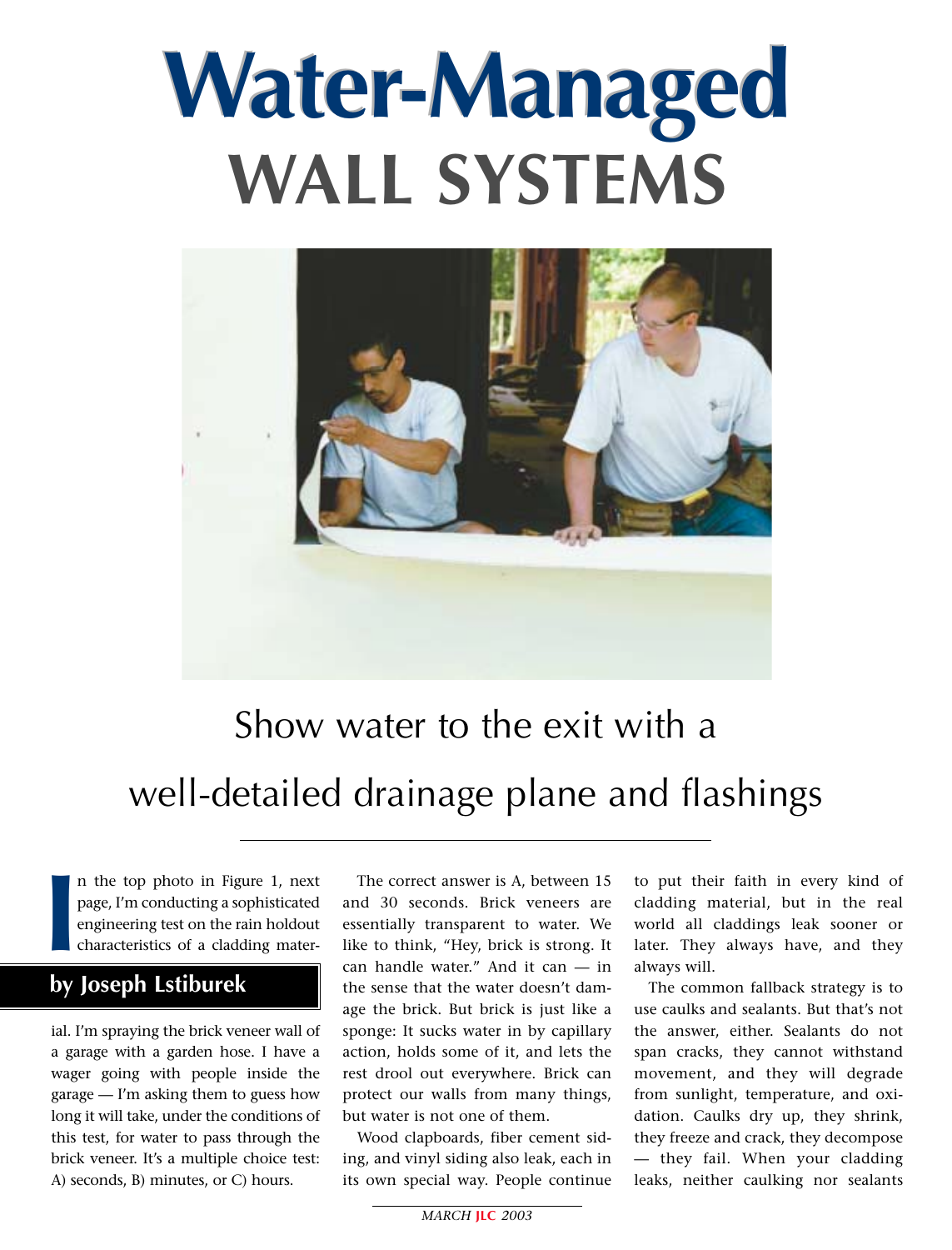will keep water out of your building.

So if all claddings leak, and all sealants and caulks fail, how can we keep buildings dry? By creating a water management system beneath the cladding: a continuous drainage plane with integrated flashings and weep holes, with an air space between the cladding and the drainage plane where water can flow (Figure 2, next page). We overlap everything to direct water down and out, and we let gravity do the work.

Unlike caulks and sealants, gravity is free. Gravity does not wear out, and it does not require maintenance. Gravity is predictable: It always acts downward. In water-managed wall systems, gravity is one thing we can trust.

You can build a water-managed wall system with any cladding and with many different kinds of drainage plane and flashing materials. It will work as long as you follow certain basic principles. Human beings discovered those principles thousands of years ago, but some people still don't follow them; that's why people like myself, who investigate building failures, have such wonderful job security.

#### **Elements of a Rain-Managed Wall**

There are four fundamental requirements for water-managed assemblies:

• *Drainage plane:* some water-repellent material, overlapped to drain downward, and continuous over the whole building exterior. "Continuous" is the key word here. All it means is that you should connect your windows and doors to the drainage plane, as well as



**Figure 1.** In this hose test, water penetrated brick veneer in less than a minute (below). The wall behind brick veneer must be designed to drain.



your deck, your roof-wall intersections, any service penetrations everything. Every single flashing must tie into the drainage plane and dump on top of it, not behind it. There are no exceptions: One reverse lap or unflashed penetration can ruin your whole wall.

- *Drainage space* between the cladding and the drainage plane (the space can be very narrow, but it must be there). The water needs space to move.
- *Flashings* at every opening, penetration, or intersection, designed to kick water out and down.
- *Weep holes:* openings to allow water to escape to the outside.

If you have those four elements, you have a water-managed system. If you're missing any one, or you do any of them wrong, you can expect trouble.

#### **Drainage Planes and Air Spaces**

There are many choices of drainage plane material, and there's a lot of discussion over which is best. The most common drainage planes on houses are still the various building papers asphalt-saturated felt, plastic housewraps, and coated papers. Housewrap makers like to stress the advantages of their brands, but the difference between one paper and another is really a minor issue. It's how you use them that counts, and the key factors are the air space and the flashings.

Let's take an example. Figure 3, page 4, shows a classic drainage plane: tar paper installed shingle fashion behind the cladding. In this case, the cladding is stucco. Do you see the air space? No, because there isn't one. But there's supposed to be one, and in the old days there usually was. The reason we often don't get a drainage space behind stucco today is that tar paper has changed.

Decades ago, there was a product called 15-pound felt — asphalt-impregnated rag felt paper that weighed 15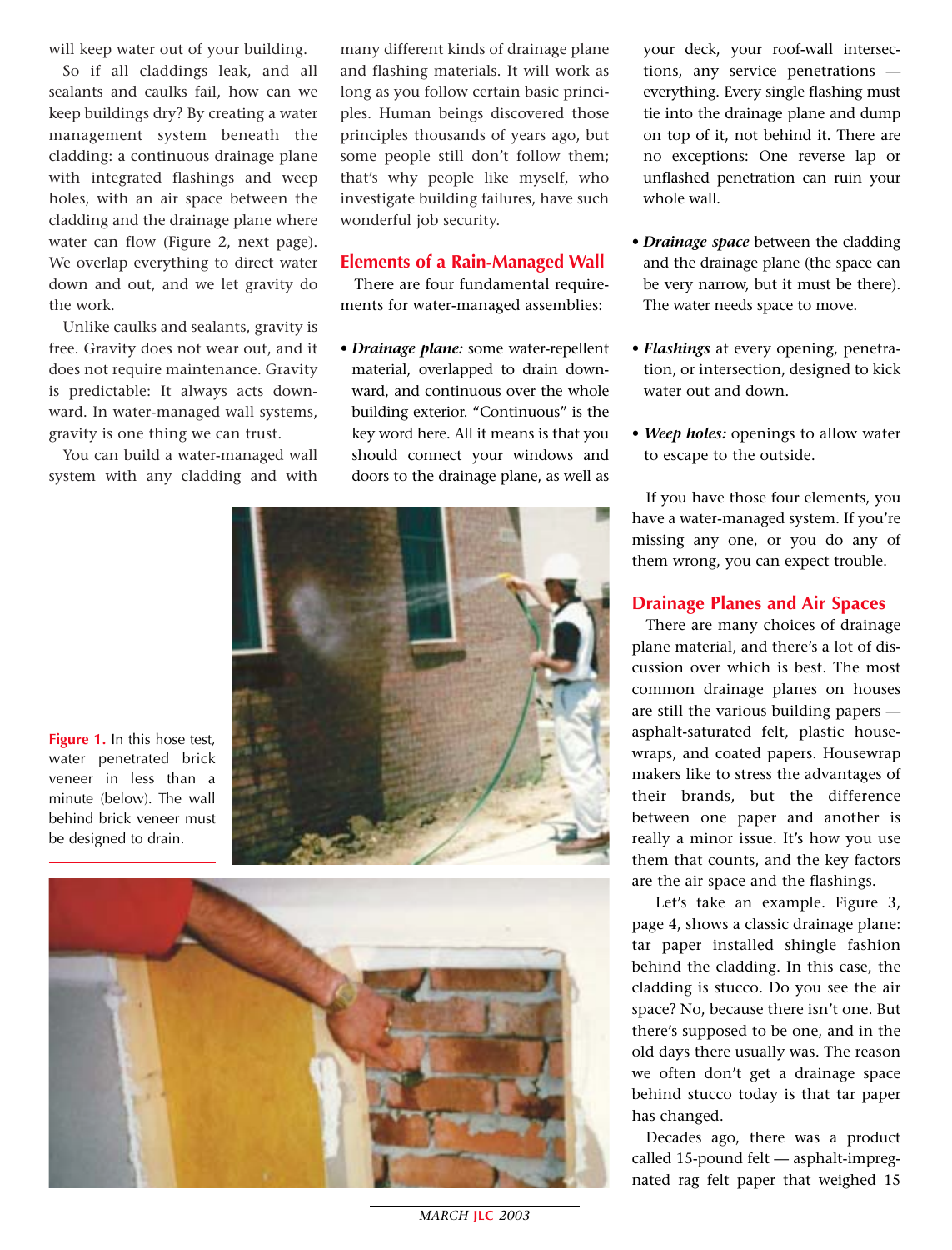# **Well-Drained Wall Systems**



**Figure 2.** The key elements in rain control are a drainage plane, a drainage space under the cladding, flashings that integrate with the drainage plane, and weep holes to allow water to escape. These principles can be applied with any cladding system and with many different drainage plane and flashing materials.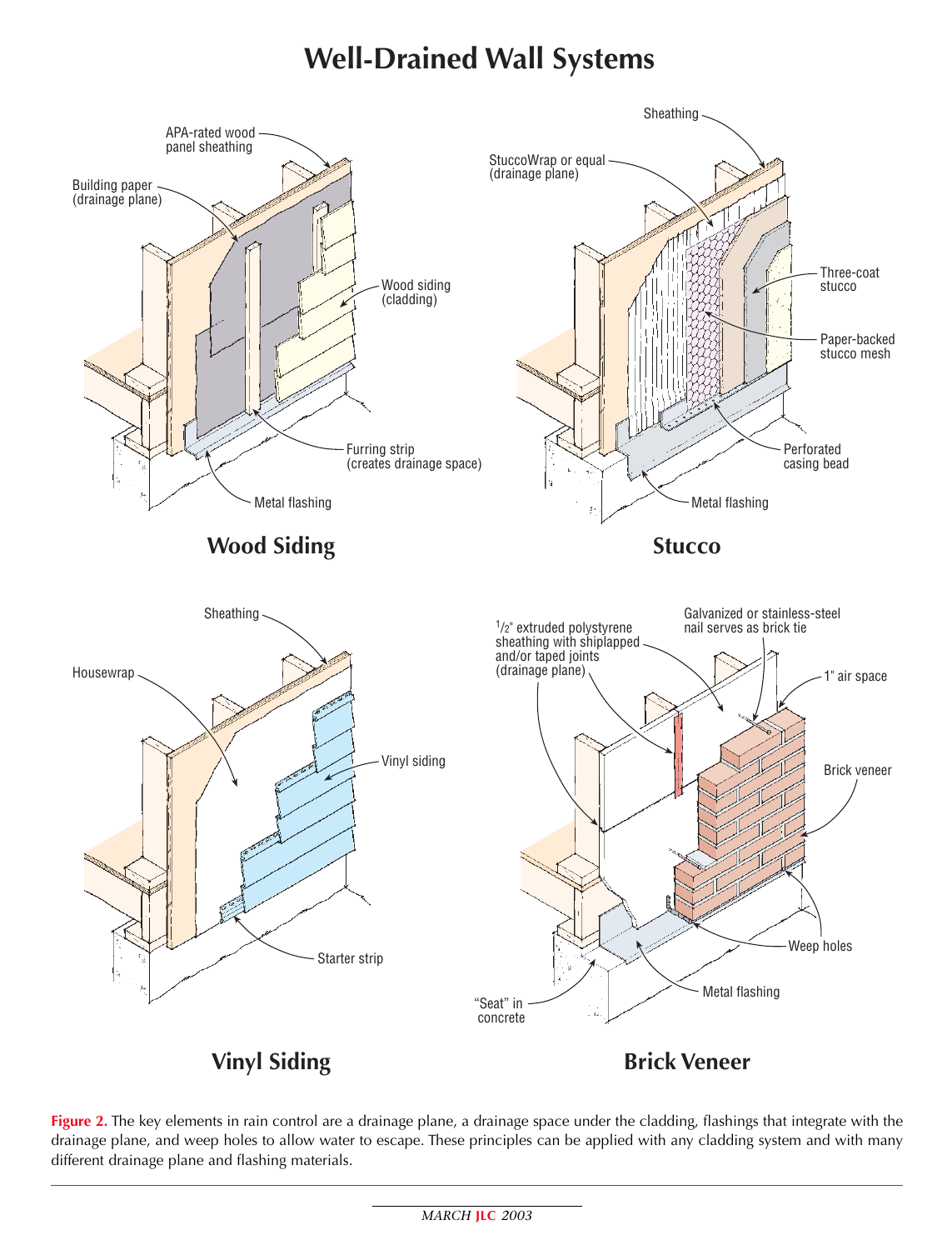

**Figure 3.** Portland cement stucco bonds tightly to modern asphalt felts, denying water the drainage space it needs to flow down and escape the wall. Moisture that penetrates stucco will saturate the paper and destroy its water repellency, wetting the wall structure beneath unless an air space is somehow created.

pounds per 100 square feet. Today, in its place we have "#15 felt," which weighs less than 7 pounds per 100 square feet. In place of the old 30 pound felt, we now have #30 felt, which weighs 16.5 or 17 pounds. The papers are lighter and contain less asphalt.

The old heavy felts absorbed water and swelled up when we applied a scratch coat of stucco over them. They were intended to swell. Then as the felt paper dried, it wrinkled, shrank, and debonded from the back of the stucco, creating a thin, convoluted drainage space. If you tear into an old stucco wall, you'll see the space. But that process doesn't happen with modern asphalt felt papers — instead, the paper bonds to the stucco and sticks. It gets wet and stays wet, there's no drainage, and the paper starts to rot. Then your wall is unprotected.

West of the Mississippi, they figured

it out. Western stucco applicators use two layers of Type D coated paper under their stucco instead of one layer of asphalt felt, and drainage occurs between the two layers of paper. The stucco might bond to the top layer, but the layer underneath stays free. Some brands of Type D paper even come with pieces of grit stuck on them, which helps to hold the two layers of paper apart.

My point is, any building paper will fail if it bonds to the cladding, and the system can't drain without an air space. With stucco, we create the air space by using two layers of paper.

#### **Building Papers and Drainage Planes**

Figure 4 shows a collection of engineers and Ph.D. scientists setting up an eight-sided test building in my backyard at the Building Science Corporation. The reason we're working in the dark is

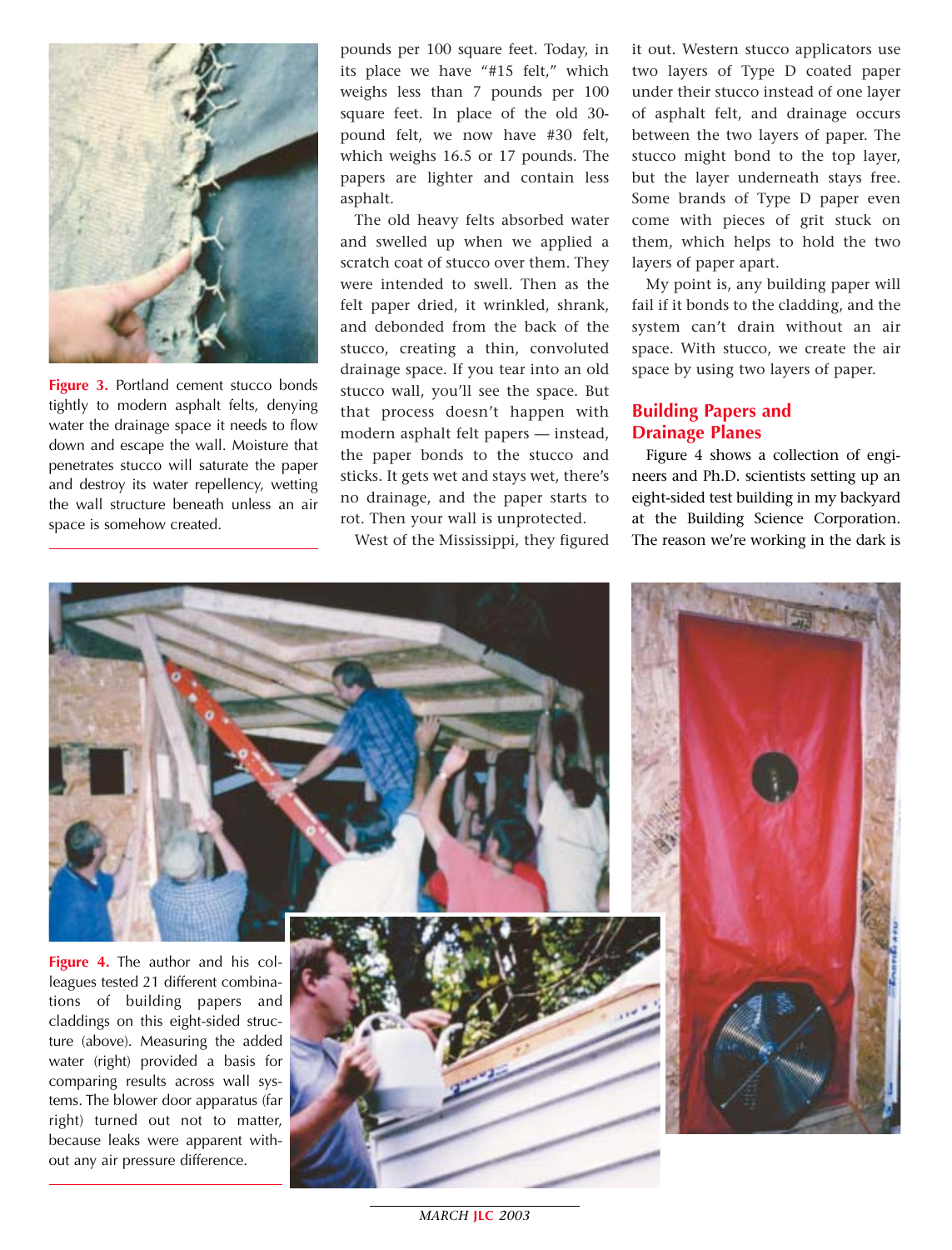that we spent the whole day arguing about how to do this experiment. It wasn't until much later that we realized it would have been a lot quicker to build two four-sided structures, but that's another story.

We tested 21 different configurations of cladding-and-building-paper combinations for water leakage: 14 different combinations of vinyl siding over various sheathings and papers, and 7 combinations of hard-coat stuccos over various sheathings and papers. The holes in the wall are viewports that let us see what happens when we add water.

We depressurized the enclosure to simulate a 100-mph wind pressure, but we needn't have bothered: Any system that leaked leaked with no pressure difference. A garden hose, it turns out, is plenty high tech.

We added a measured amount of water each time. That way, you can measure how much goes in and how much comes out; you can find the difference; and if you want, you can even weigh the different materials before and after to find out how much water was absorbed. Remarkably, no one has done this kind of test for most of the wall systems on the market. With all the changes we've made in materials, no one has ever checked some of these systems to see if they work. So we tried this experiment with a few systems, and we learned some interesting things.

*Stucco and housewrap.* In Figure 5, we see what happened when we applied a hard-coat stucco over a housewrap. The stucco bonded so tightly to the housewrap that when we peeled the paper back, the advertising transferred to the back of the stucco.

That tight contact destroys the water repellency of housewrap, which works like a tent in a rainstorm: If you touch the wall of the tent, you cause a leak. Here, the stucco has established what we call "capillary continuity" by bonding to the housewrap, and water repellency is lost. That's why you should never put hard-coat stucco on any plastic housewrap — the stucco



Figure 5. Portland cement stucco stuck tightly to housewrap (left) and felt paper (right) in the author's tests, destroying the effective water repellency of the building papers.



**Figure 6.** Wrinkled Stucco-Wrap adhered as tightly to stucco as did the other papers in the test, losing its ability to hold out water (left). However, the wrinkles worked effectively when a layer of inexpensive felt was installed over the StuccoWrap before the stucco was applied (bottom). The two papers in combination provided outstanding drainage and water protection. For stucco walls, the author recommends paperbacked stucco lath over wrinkle wrap as a drainage assembly.

defeats the housewrap.

Figure 6 shows DuPont's new StuccoWrap, which is a wrinkled Tyvek. In spite of the name, the only product StuccoWrap doesn't seem to work with is stucco. When the stucco. bonds to the StuccoWrap, drainage is lost along with water repellency. Stucco applied to StuccoWrap produced the second worst performance of the systems in our test (the worst was stucco applied directly to a nonwrinkled plastic housewrap).

But StuccoWrap was also part of the best-performing system we tested. When we added a cheap felt paper over the StuccoWrap and then applied the stucco, the system worked perfectly. The cheap paper was a bond break, the StuccoWrap remained free, and then we saw tremendous drainage in the grooves.

So whenever somebody asks me, "How do you apply stucco to a building on the East Coast?" I tell them this: Put up OSB, staple up DuPont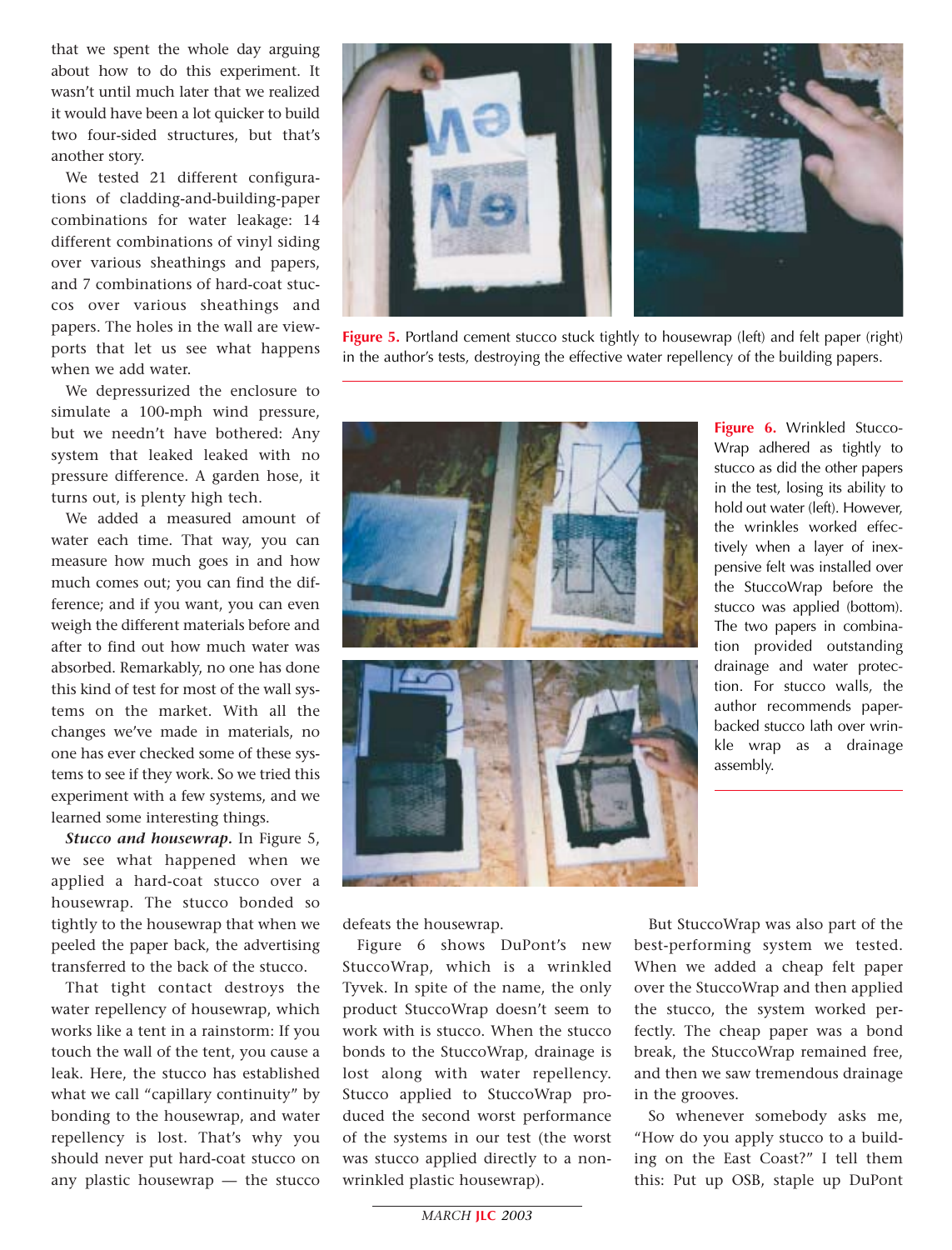Tyvek StuccoWrap, and then put a paper-backed stucco lath over it — a product such as Tilath from the Alabama Metal Industries Company (www.amico-lath.com), metal lath that comes with the paper stuck to it. The paper backing creates a bond break to provide the drainage. The difference between total success and major failure is that top layer of lowgrade, 2¢/sq.ft. paper.

*Comparing housewraps.* In general, it's no use comparing one housewrap to another, at least in terms of water holdout characteristics. It's how you use them that counts.

The housewrap marketing people love to compare performance. But they do it based on a totally meaningless test. The standard test method is to fasten the housewrap over the bottom of a glass cylinder and see how high a column of water you can pour into the cylinder before the water comes through the wrap (every inch of water is equivalent to 250 pascals of wind pressure). The lab comes up with some figure, and then the marketing people go out and brag about it.

That's great, but in the real world we don't build houses with little glass cylinders. We staple the housewrap to the wall and nail siding over it. We put thousands of holes in it. That means the real performance of the system is about the holes — and whatever the ads say about housewrap performance, when you put nail holes in them, they're all the same.

And for the system as a whole, the key thing to understand is that the air space makes all the difference. Water is like a politician: It always does the easiest thing possible. Whatever house-



**Figure 7.** Extruded polystyrene or foil-faced polyethylene can be an effective drainage plane material. Joints in the foam can be taped with red Tyvek tape (top). To reduce reliance on tape or sealant, the author likes to apply the foam with shiplap joints at the vertical seams and a black poly strip as a Z-flashing at horizontal joints (right).



wrap you have, and however many nail holes there are in it, if water can go down, it will go down, instead of sideways through the nail holes. As long as there is an air space, every housewrap works and every felt paper works. So forget about comparing housewraps: Make sure there's an air space, and then concentrate on the flashings.

#### **Insulated Sheathing as a Drainage Plane**

Housewrap and felt are not the only drainage plane materials. Foam sheathing also works well, if you detail it carefully. In the Building America program (www.buildingscience.com/ buildingamerica) we've had good success using foil-faced rigid polyisocyanurate as the drainage plane, taping the joints with red Tyvek tape. We've also used extruded polystyrene boards such as Dow Styrofoam the same way. It's an economical way to build a wellinsulated wall that performs well.

As in any water-managed system, with foam sheathing the drainage space is critical. Foam-sheathing drainage planes work well with vinyl, because you create the air space just by putting the vinyl up. Vinyl is also self-ventilating — I don't happen to like its looks, but it performs beautifully. Brick also works well over foam sheathing.

Wood siding will not work well over a foam drainage plane unless you space the wood away from the wall with furring strips. In fact, you should fur out wood clapboards over housewrap and asphalt paper as well. It's the only way to allow the wood to dry evenly, and to prevent substances in the wood from degrading the building paper. Wood siding should also be primed on the back and ends, not just painted on the weather surface.

I have a bias against tapes and sealants. I don't like to rely on adhesives. So we have developed a way of building a foam-sheathing drainage plane where you don't have to tape the joints. We use a shiplap vertical joint where the boards butt together, and at the horizontal joints we attach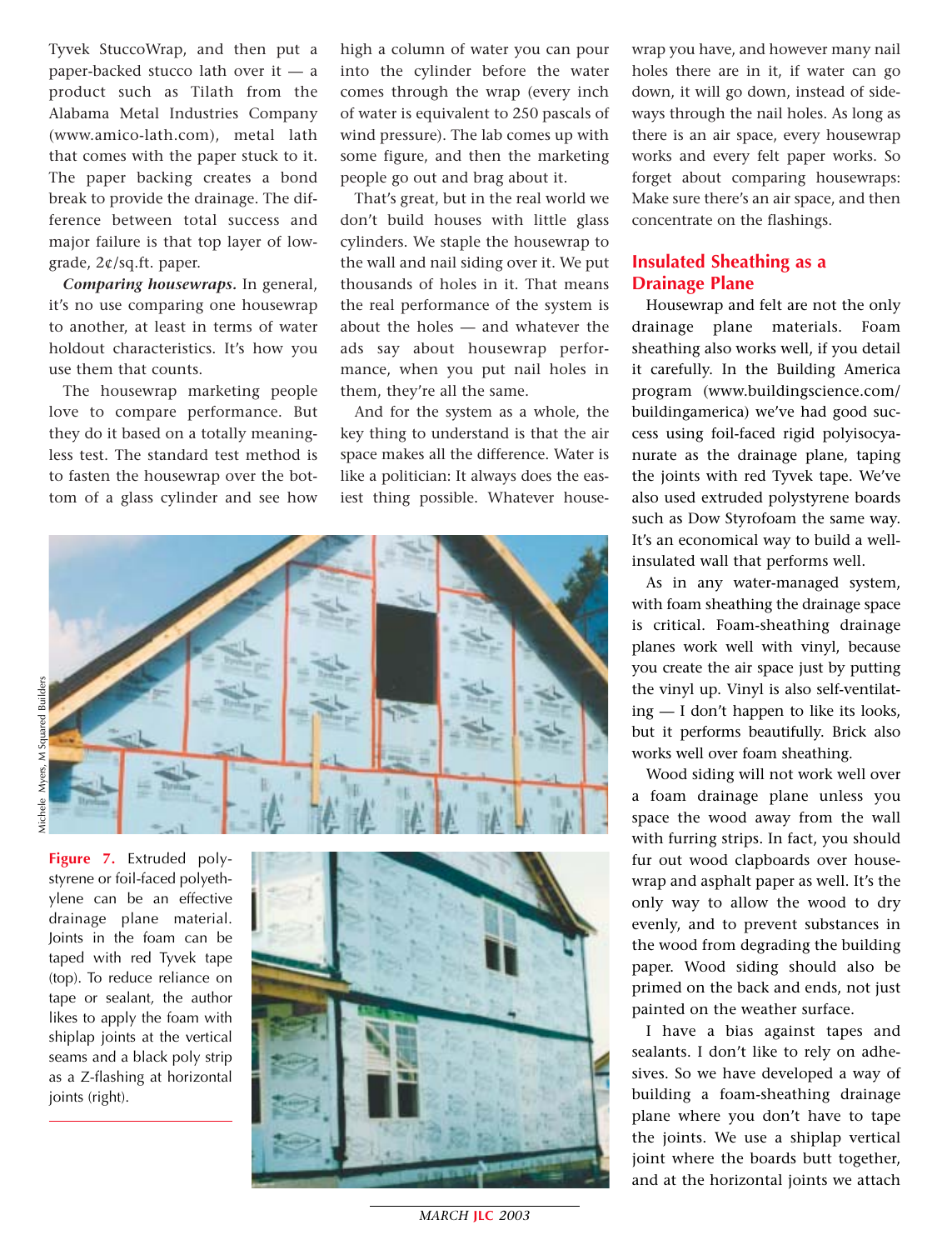

**Figure 8.** Sealing window flanges to the housewrap (far left) is a common practice, but it does not protect against the predictable leakage within the window assembly itself. Only a pan flashing that dumps on top of the drainage plane will effectively keep water out of the wall. Peel-and-stick membrane applied over the top of the building paper and wrapping the sides and bottom of the rough opening (left) accomplishes the task. Another option is Jamsill Guard, an injection-molded plastic sill pan with seamless corners, shown below. The author highly recommends Tyvek FlexWrap for pan flashings, whether the drainage plane is housewrap or rigid foam (below left).



a strip of poly that acts as a Z-flashing (Figure 7, page 6). That poly, with the help of gravity, keeps the water on top of the drainage plane.

#### **Flashings**

Figure 8 shows a system using housewrap as the drainage plane. The builder has attached the window to the drainage plane with a membrane strip over the nailing flange. Rainproof, right? Wrong.

In America, we build as if windows don't leak. We assume that if we seal the window flange to the building paper, we're done. But in fact, most of the window leakage happens behind that seal, because the windows themselves come from the factory leaking. All windows leak at the joints. The only things that leak worse than windows are doors — especially sliding doors.

My colleagues and I conducted a survey of over 3,500 vinyl windows that were less than two years old factory manufactured, precision engineered. We found that 20% of them had already begun to leak. So if you build a house with 20 vinyl windows, the odds are that 4 will leak right away (others will leak later). Which 4 windows do you want leaking into the wall? None of them, of course. So we have to assume that every window leaks and build accordingly.

But what is the common practice? Cut a big X in the housewrap and wrap it into the window. And where does that leave a hole? Right at the corner, just where the window leaks. We line

our holes up on top of each other.

That's obviously not going to work. What we need is some kind of gutter under the window that collects the water dripping onto the sill and kicks it to the outside. There are a couple of good ways to do this.

*Flexible peel-and-stick.* In the photo on the lower left in Figure 8, we're demonstrating a really neat product. I like to give the DuPont people a hard time occasionally, but I love their new product Tyvek FlexWrap. It's a formable flashing — sort of an elastic ice and water shield that you can stretch under a window and mold into a flashing. It sticks beautifully. You put it in the opening and then install a window. Now your wall's protected when the window inevitably leaks.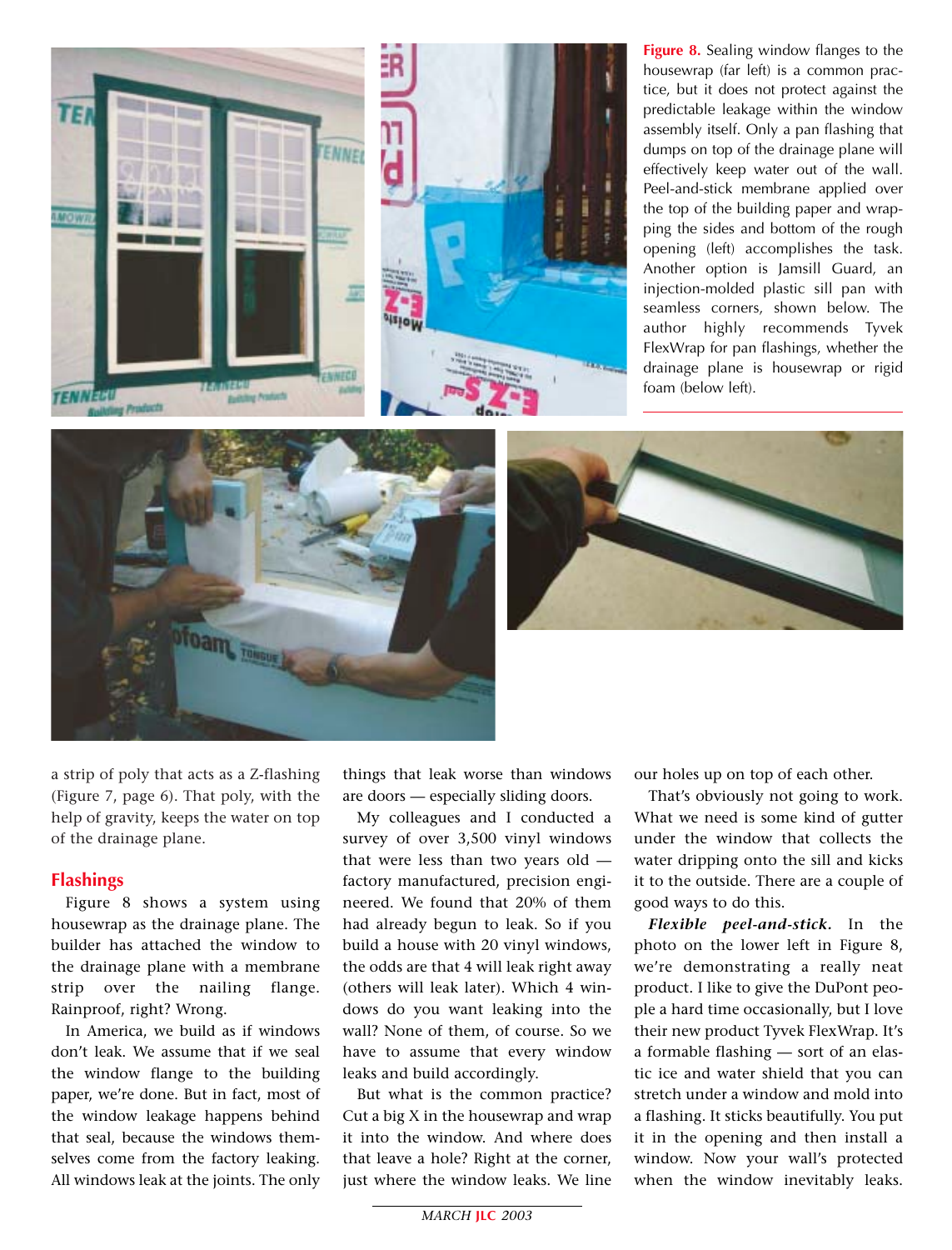Ordinary, nonflexible peel-and-stick membranes can be used for the same purpose, but it takes some cutting and patching. In the upper right photo in Figure 8, the builder has used a membrane called Blueskin, from Bakor, Inc. (www.bakor.com).

With foam sheathing, it's particularly important to drain all water on top of the foam, not behind it, because the foam can trap the moisture inside the wall. In Figure 8, we're showing how to install FlexWrap over foam. Tyvek doesn't recommend that, maybe because if you stick the flashings right to the foam, you might not buy any Tyvek. But I recommend FlexWrap as a window pan flashing with foam-sheathing drainage planes (it also works with other brands of housewrap).

Even water puddled on the sill will dry out better than water absorbed by the wall. Some builders tack a small strip at the back of the opening to block water from moving into the interior, which is a good idea (Figure 9). But it would be best to slope the sill, so the water will flow out over the drainage plane. A quick trick is to tack a piece of beveled siding over the sill to create a slope to the outside, then apply the flexible membrane. If you need a flat spot for your window to rest on, you can take small pieces of the same beveled material and reverse

# **Water-Shedding Windowsill**





them to create small level pads on top of the membrane. The membrane seals around nail holes.

Another option is what I call a "window booty." It's a premade metal pan flashing that might cost \$10 from a metal fabricator's shop. In my opinion, windows should come with a preformed plastic flashing in this shape. But that would be admitting that the window might leak, and the lawyers don't want that. So for now we have to make our own.

When you attach the pan, don't nail down through it into the sill; fasten it through the vertical ears. Then wrap peel-and-stick over it around the window jacks. (With the FlexWrap pan flashings, I don't wrap the window sides. That's not the big leak point anyway, so I trust the seal to stick to the housewrap.)

*Integrating the window.* When we install the window, we integrate it into the drainage plane. The housewrap or felt above the window must lap over the top flange or the top window flashing; we tape the side flanges of the window to the housewrap on the side. But we don't seal the bottom flange to the wall. That's the weep hole: We want water to come out there if it has to. We will also provide weeps at the bottom of the wall, though.

A window placed in a wall should have redundant drainage systems. The window itself should drain; the opening the window is in should drain; and the wall the opening is in should drain. At every joint, flashings should kick water to the exterior. If you don't provide drainage but trust to caulks and sealants instead, you're asking for trouble.

Figure 10, next page, shows what I'm talking about. We've torn the cladding off beneath a window, exposing terminal rot in the wood structure. It's evident from the dark decay pattern that the water intrusion originated at the window's corner and center mullion joints, then spread laterally and downward to soak the whole wall area beneath the window. Areas away from the window were not affected.